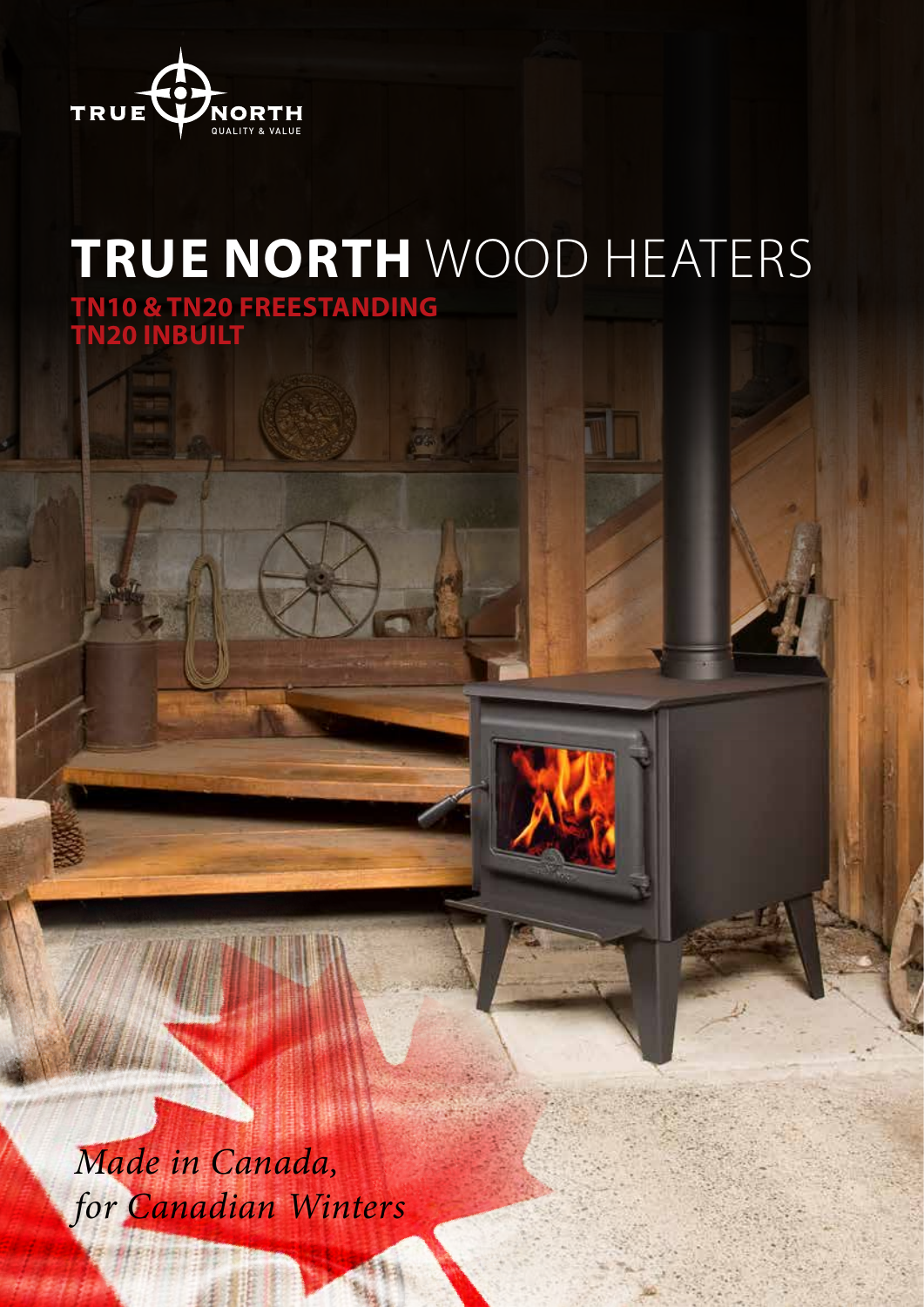Reliable catalytic-free technology Boost air Heavy plate-steel top Leg and pedestal model available (TN20 only)

Even heat distribution Quad burn performance with 4 secondary airtubes Air wash system for super clean ceramic glass

Inside and outside combustion air capable Single-Lever Air Control Cast iron door Optional fan

Reliable catalytic-free technology Even heat distribution Quad burn performance with 4 secondary airtubes

Air wash system for super clean ceramic glass Inside and outside combustion air capable

**Heat Output 200–220 m2** Efficiency  $\star \star \star \star \star \star$  64% Emissions  $\star \star \star \star \star \star$  1.6 gm/kg Burn Time 8-12 hours Log Size (max) 40-45 cm Weight 154 kg

Single-Lever Air Control Cast iron door Fan standard

**Heat Output 120–150 m2** Burn Time 6–8 hours Log Size (max) 25–30 cm Weight 89 kg

Efficiency  $\star \star \star \star \star \star$  64% Emissions  $\star \star \star \star \star \star$  1.2 gm/kg

True North wood heaters offer an exceptional cost to performance ratio. Featuring quad burn tubes as part of the combustion system, and fully firebrick lined, the TN10 and TN20 are an effective solution for a price-minded wood heater. Each wood heater is engineered for high efficiency and constructed with 10-gauge steel, a gasketed cast iron door, and a clean glass airwash system. 100% made in Canada with a 5 year warranty.

> **Heat Output 200–220 m2** Efficiency  $\star \star \star \star \star \star$  68% Emissions  $\star \star \star \star \star \star$  1.8 gm/kg

# FREESTANDING

### **TN10** FREESTANDING **TN20** FREESTANDING

### **FEATURES FEATURES**

Convert an existing fireplace into a source of efficient heat with the TN20 inbuilt wood heater. This powerful firebox will heat small to medium spaces, burn cleanly and will offer years of trouble free warmth. The gasketed cast iron door seals the firebox to avoid unnecessary air loss, while clean air-wash technology ensures a full view of the fire while in use.







# INBUILT

**TN20** INBUILT

Burn Time 8-12 hours Log Size (max) 40-45 cm Weight 128 kg